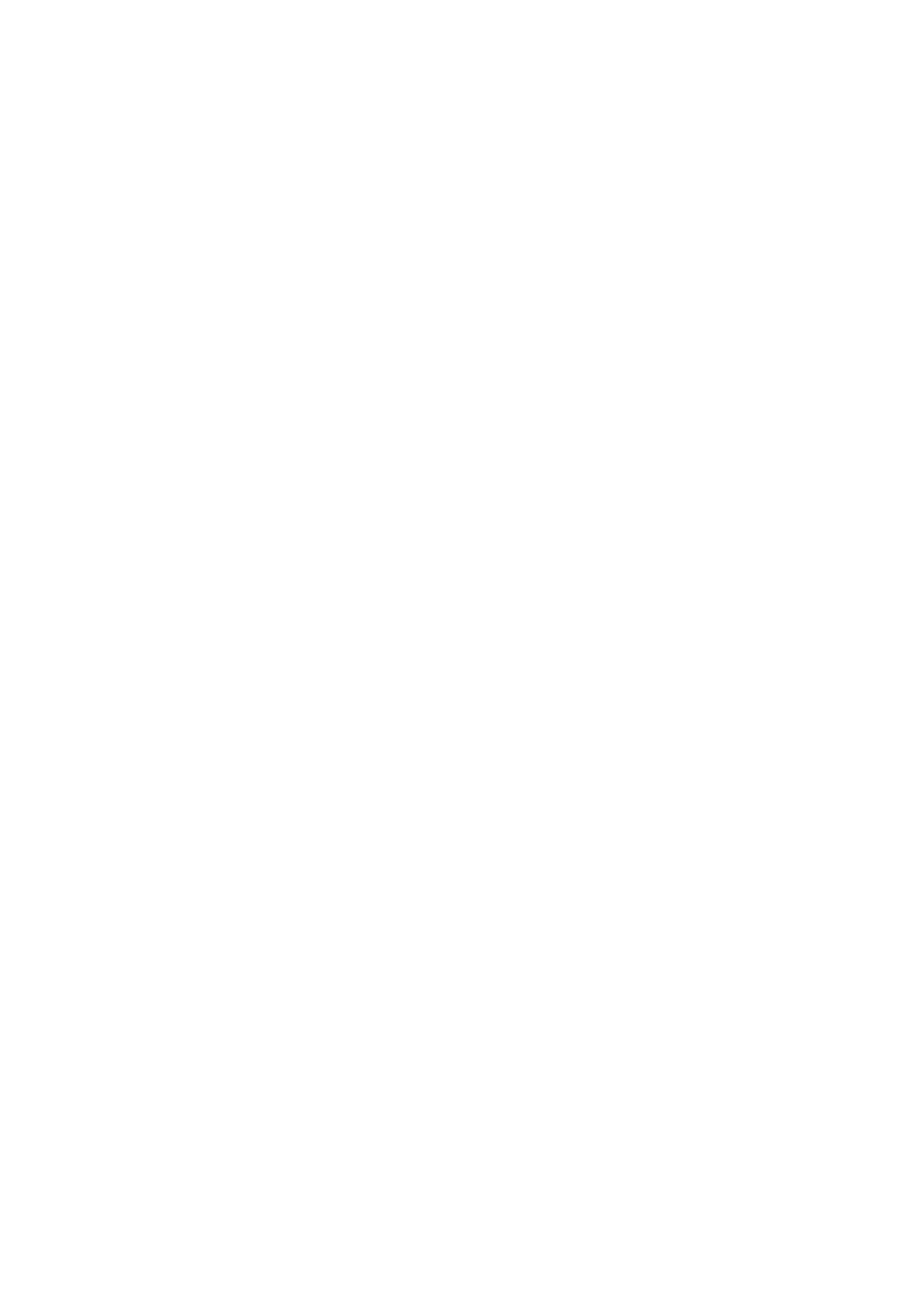## **NHS 111**

If appointments still not available staff will advise you to call 111.

# **N}šoo‰}]všuvš•E A GP**

Often patients feel that they can only be seen by a GP. However, we have a vast clinical team which are here to assist in delivering to you the most appropriate clinical care at the right time suitable for your needs.

# **Community Pharmacists**

Many of our patients often request an appointment without having tried over the counter medication first. We can offer you an appointment with the pharmacist who will be able to advise you appropriately. Our staff are able to triage those patients who would benefit from this service.

### **OµŒd-u** :



#### **Nursing team**:-

Florence – **Advanced Nurse Practitioner** – Leads our nursing team and assists the GPS in managing your long term conditions. She has expert knowledge in the management of COPD, asthma and diabetes. She does

smears, dressings and ensures babies are vaccinated according to schedule and has a knack of soothing nervous patients when having vaccinations.

Mayrose – **Practice Nurse** – Performs smears and baby immunisations, travel vaccines and many reviews.

Odette – **Advanced Healthcare Assistant** manages Asthma reviews, Diabetes, Hypertension, NHS and New patient Health checks, Blood tests – (her favourite part of the day) urinalysis, assisting the GP's with minor surgeries etc and general nurse consultation.



# **OUR PCN (Primary Care Network) team**:

We work closely with 5 other surrounding practices to continue to support our community. As a result of this we can now offer as part of the growing team the

following: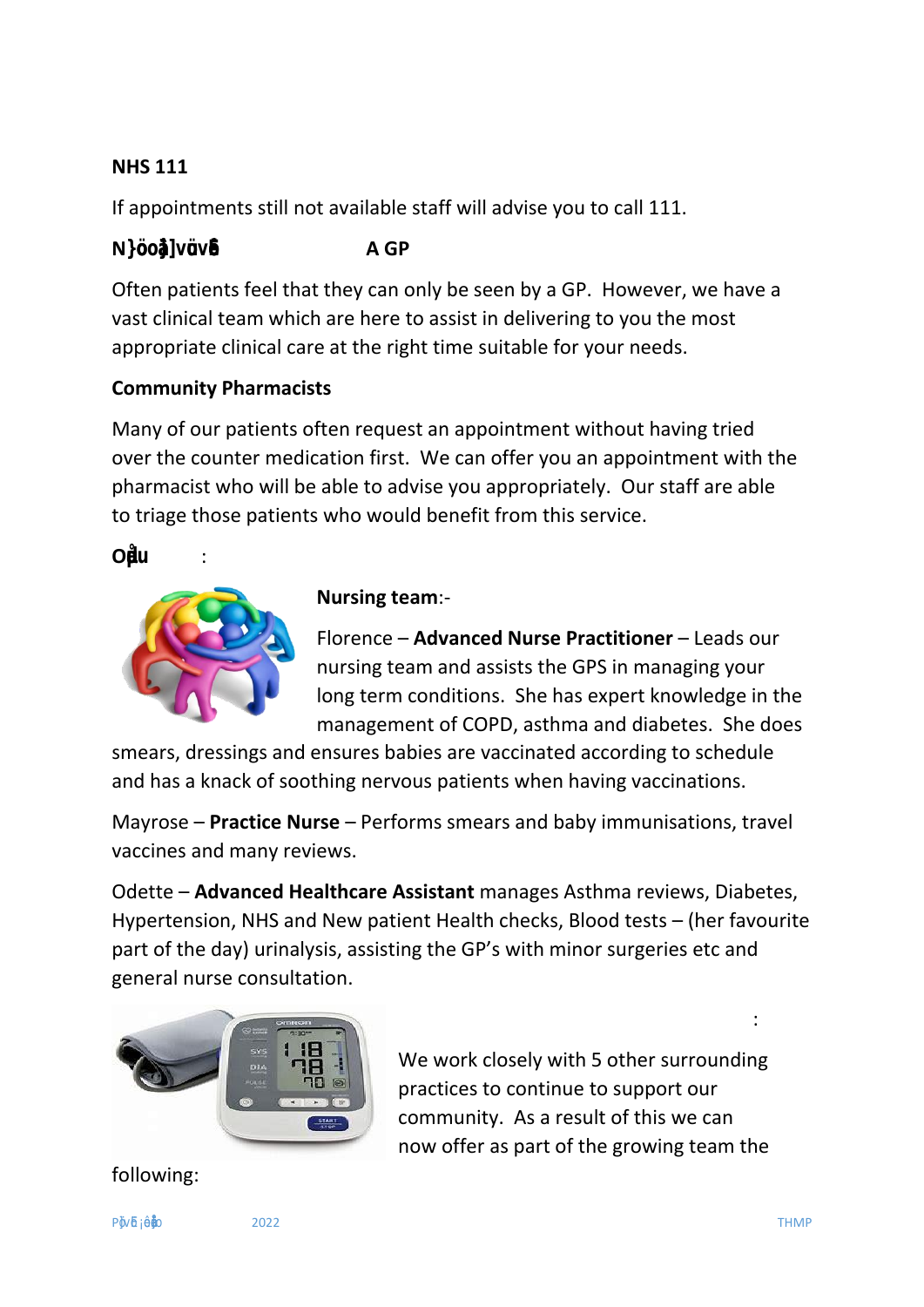**Care Coordinator**: Responsible for managing all aspects of scheduling patient recalls, with particular emphasis on babies, smears, bowel and breast screening - they could be your first point of contact instead of the GP.

**Health and Wellbeing Coach:** There to support the health and well being of patients in particular diabetes or hypertension and will visit our most vulnerable housebound patients to support them.

**Paramedic:** Our amazing team of paramedics assist the doctors when required to carry out home visits.

**Pharmacist**: Responsible for medicines optimisation and reconciliation. They assist with those patients who have 10 or more medications. They will be able to give structured medication reviews for patients with long term condition reviews (No need for a Doctor appointment) excellent progress right?

**Physician Associate**: They support our doctors in the diagnosis and management of patients.

**Physiotherapists**: Bookings available for joint or muscular pains. Please speak to our reception team and they will be able to book you directly with a physio without a GP appointment.

**Social Prescriber:** They are excellent at directing patients or assisting patients who may have social issues which may impact their lifestyle. They can signpost you to the right services which will be suitable for you. If you have concerns regarding housing, equipment, finances or just need to know where to go, please call and ask to speak to our social prescriber, out staff will book you into one of her weekly clinics.

#### **Being Safe Whilst Attending The Surgery**



We would like to assure our patients and staff that keeping everyone safe remains our prime focus.

Staff and patients will still be required to wear masks when coming into the practice.

Wearing face masks for face to face appointments are still required. If you have an exemption badge please wear it to all appointments, we may still ask you to